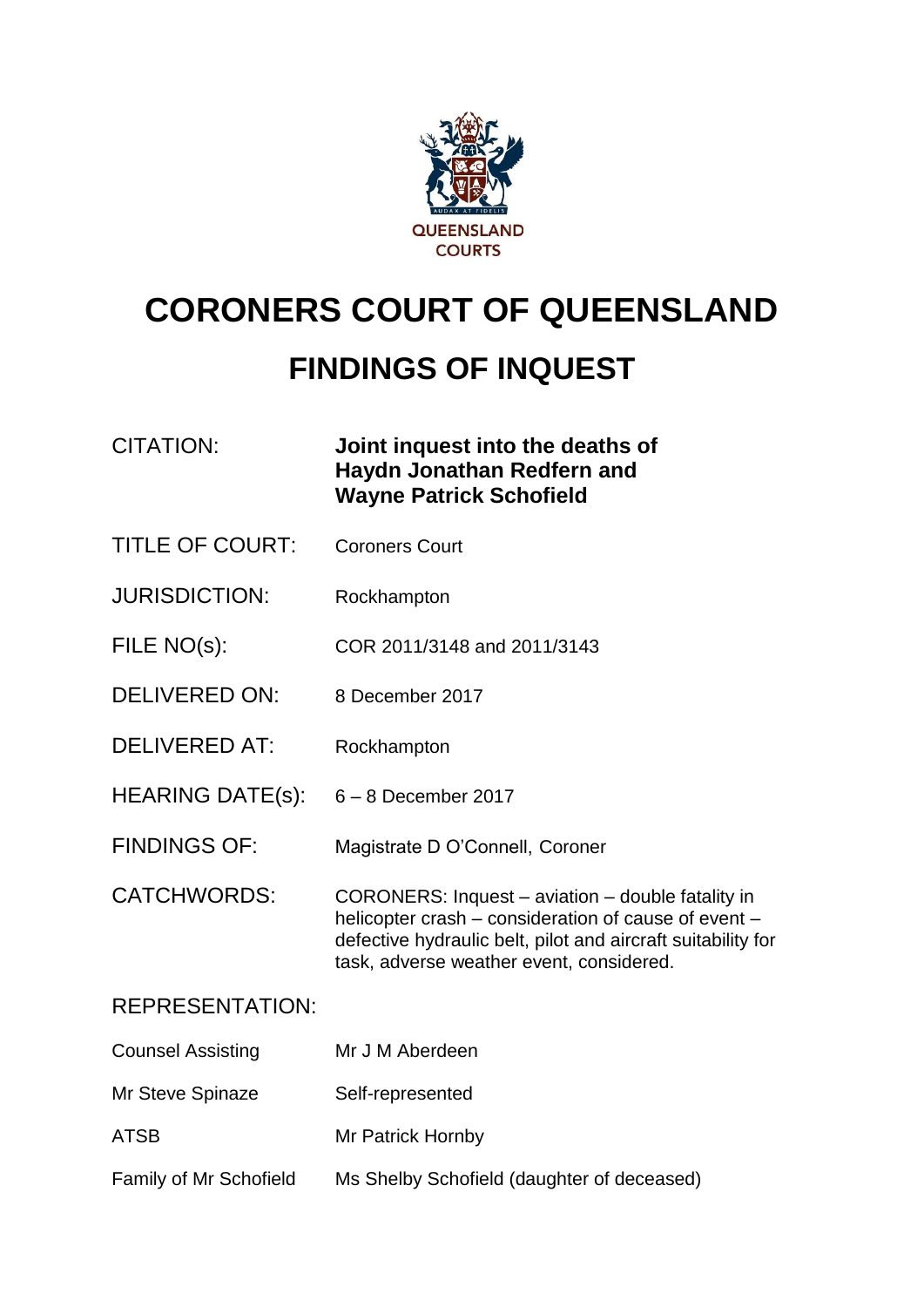[1]. On 8 September 2011 Wayne Patrick Schofield, as passenger, and Haydn Jonathon Lee Redfern, as pilot, were involved in a fatal helicopter accident. There were questions as to how the accident occurred, whether the pilot was suitably experienced, that is, should he have been tasked for a pinnacle or peak landing site, if weather conditions were a factor, or if there was a failure of a component of the helicopter, being the drive belt of a hydraulic pump.

#### **Tasks to be performed**

- [2]. My primary task under the Coroners Act 2003 is to make findings as to who the deceased person is, and how, when, where, and what, caused them to die<sup>1</sup>. In this inquest there is no real contest as to who, when, where, or what caused them to die, the real issue is directed to the 'how' they came to die.
- [3]. Accordingly the List of Issues for this Inquest are:-
	- 1. The information required by section 45(2) of the *Coroners Act 2003*, namely, when, where, and how Mr Schofield and Mr Redfern died, and what caused their deaths?
	- 2. Whether the collision with terrain of *Eurocopter* helicopter VH-RDU on 8 September 2011 was caused by, or contributed to by: (a) the failure of the aircraft's hydraulic pump drive belt; or (b) any other mechanical or technical fault in that aircraft?
	- 3. (a) Whether the said collision was caused by, or contributed to by, pilot error? (b) Whether the said collision was caused by, or contributed to by, adverse weather event? (c) Whether the experience of the pilot was adequate to the flight tasked to him?
	- 4. Whether any feature of the helicopter landing site (HLS) at Double Mountain South was a contributing factor to the said collision?
	- 5. What preventative measures (if any) relating to:-
		- (i) remote mountaintop landing sites;
		- (ii) as to assessed or demonstrated pilot experience,

can be implemented in order to:

- (a) prevent such fatal events in the future; or
- (b) reduce the risk of re-occurrence of any event or state of affairs which may have contributed to these deaths?
- [4]. The second task in any inquest is for the coroner to make comment on anything connected with the death investigated at an inquest that relates to public health or safety, the administration of justice, or ways to prevent deaths from happening in similar  $circumstances$  in the future<sup>2</sup>.

<sup>&</sup>lt;sup>1</sup> Coroners Act 2003 s.  $45(2)(a) - (e)$  inclusive

 $2$  ibid s.46(1)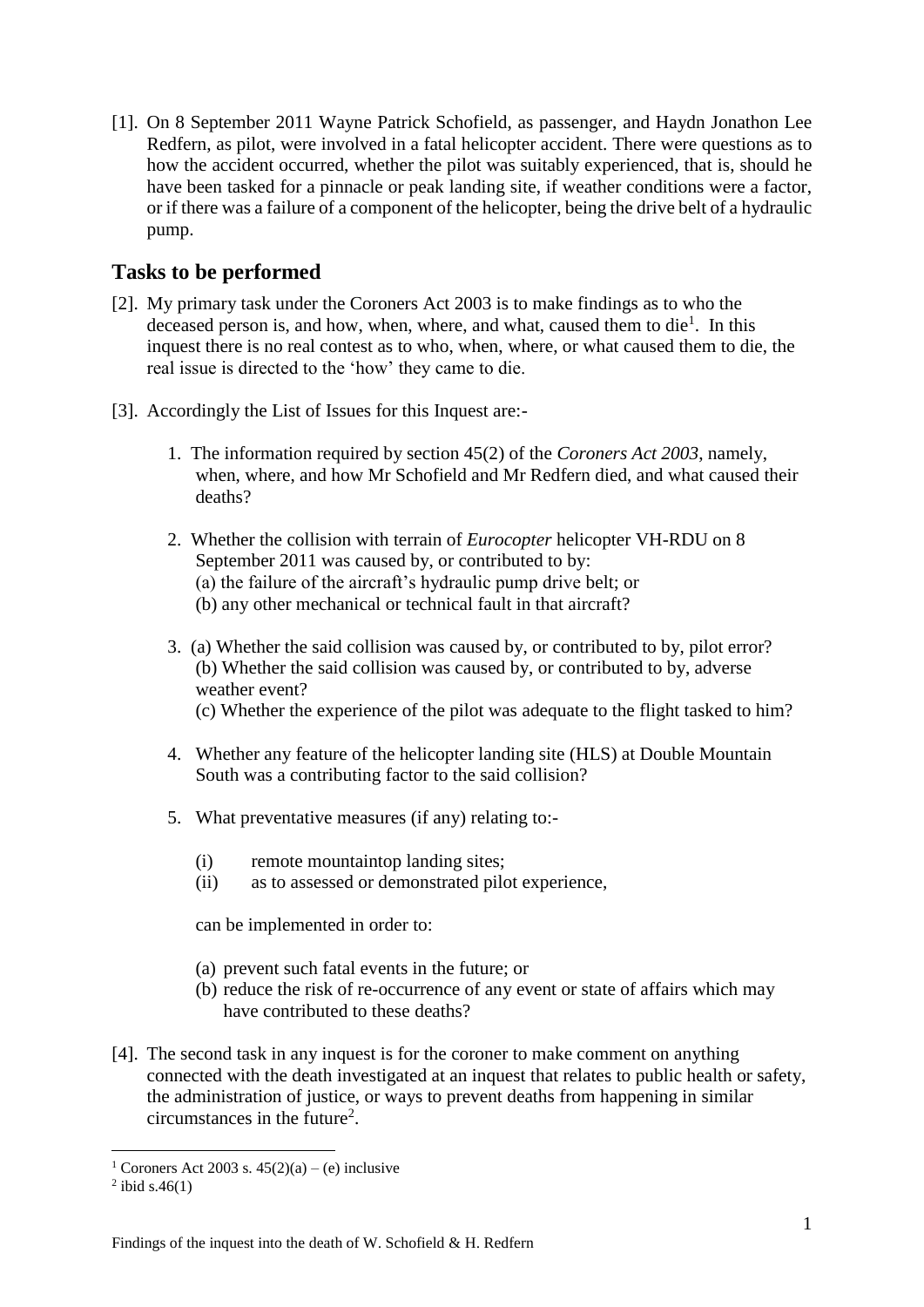- [5]. The third task is that if I reasonably suspect a person has committed an offence<sup>3</sup>, committed official misconduct 4 , or contravened a person's professional or trade, standard or obligation<sup>5</sup>, then I may refer that information to the appropriate disciplinary body for them to take any action they deem appropriate.
- [6]. In these findings I address these three tasks in their usual order, *s.45 Findings*, *s.46 Coroners Comments*, and then *s.48 Reporting Offences or Misconduct*. I have used headings, for convenience only, for each of these in my findings.

#### **Factual background & evidence**

- [7]. The pilot of the helicopter, Mr Redfern, held a Commercial Pilot (helicopter) license, a Helicopter Class endorsement on the particular model helicopter and held a valid Class I Aviation Medical certificate. He commenced helicopter training in 2002 and had a total helicopter experience of 957 hours, including just over 32 hours in that particular model helicopter. The majority of his experience was in small helicopters, namely Robinson R22 and R44 helicopters, and most flights had been operating tourist flights around the Cairns area and out to the Great Barrier Reef. His experience included pinnacle helicopter landing site training which was conducted on 13 March 2011. The training included demonstration of the techniques required for crossing ridgelines during flight. This was the only recorded assessment he had for conducting pinnacle approaches. Why that is important is because pinnacles and ridgelines provide a potential for sudden changes in wind conditions, usually due to the nature of wind travelling around these topographical features.
- [8]. It was established that in the twelve months prior to being rostered to fly in the Shoalwater Bay area, Mr Redfern flew this particular helicopter twice, and reportedly he had expressed a preference for flying other model helicopters because he was more familiar with them. Why this may have been a consideration was that the foot operated pedals are opposite<sup>6</sup> in the Eurocopter to those in a Bell or Robinson model<sup>7</sup>. In that time he also did a pinnacle check in relation to helicopter landing sites but had not done a specific authorisation for the helicopter landing sites that exist at Shoalwater Bay. There was no suggestion he was not a pilot with experience; rather that his experience with such pinnacle landing sites, and in this particular helicopter, was in focus.
- [9]. Two days prior to the accident Mr Redfern flew 5.9 hours in this helicopter from Cairns to Yeppoon in preparation for the maintenance work this crew was to do. The day prior to the accident his first task in the training area exposed him to two of the high-altitude landing sites, and he recorded 1.8 hours flight time that day with the same passengers as involved in the accident. Mr Redfern was described as being fit and healthy, and was

<sup>3</sup> Ibid s.48(2)

<sup>4</sup> Ibid s.48(3)

<sup>5</sup> Ibid s.48(4)

<sup>6</sup> Such that a control operated by the left foot in a Bell is operated by the right foot in a Eurocopter

<sup>7</sup> An analogy was of the indicator stalks on European versus Japanese built cars being 'reversed' in their position behind the steering wheel of a car. This is an analogy most people would understand and may have even experienced. Mr Roger Humphrey described it this way in his statement exhibit B.6.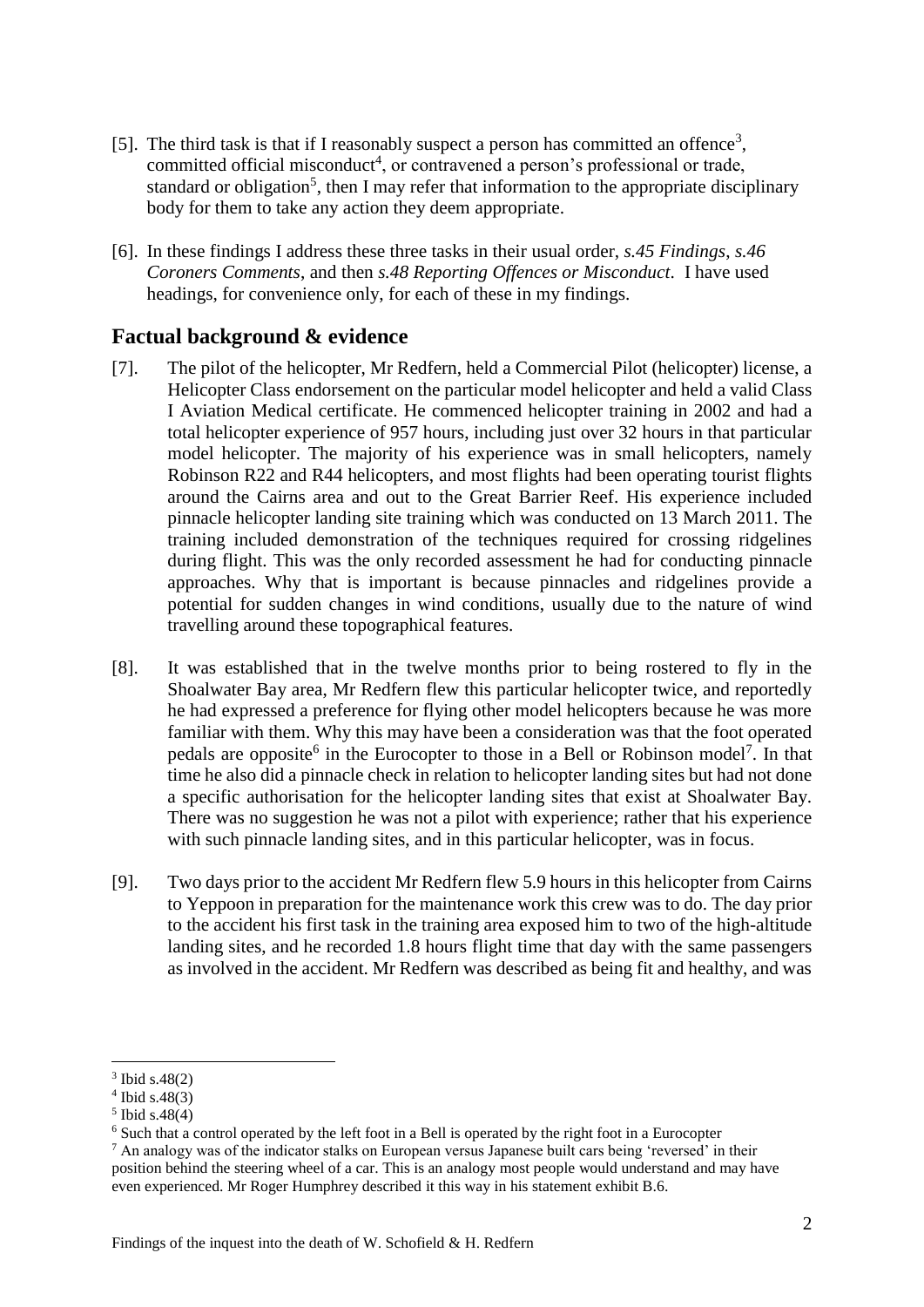not experiencing any medical problems<sup>8</sup>, or other problems in his life which may have affected his capacity to fly.

- [10]. On 8 September 2011 the helicopter departed that morning from an airfield within the training area at about 9:47 AM. It conducted a successful landing at the first pinnacle site which was at an elevation of about 700 feet. The helicopter remained there for about an hour whilst vegetation maintenance was conducted.
- [11]. They then proceeded to a second pinnacle destination. As the helicopter was attempting to land at that second destination, an elevated site on the western peak of Double Mountain South at an elevation of 2,421 feet, it crashed heavily. The pilot and front seat passenger were killed. The rear seat passenger, Mr Purbrick, was seriously injured but survived the incident and fortunately was able to provide investigators with his recollection of what occurred during the approach and at the moments the helicopter lost altitude and crashed.
- [12]. The investigations found no specific mechanical failure in the particular helicopter but there was raised a concern by the helicopter operator company as to whether a hydraulic pump motor, and specifically the rubber drive belt on it, failed, which would have led to a loss of hydraulic power, and in turn control of the helicopter. Loss of hydraulic power, after exhaustion of the reserve pressure held in the accumulators, would have meant the controls become very heavy to operate. The failure of the drive belt was a then-known issue, and a worldwide safety bulletin by the helicopter manufacturer had been issued and a modified replacement V-belt and parts (essentially the pulleys of the pump to accommodate a V-belt) had been notified quite some years prior. This helicopter had not had its hydraulic pump upgraded to the new style pump.
- [13]. I set-out the above in very general terms only and I detail what occurred as to the critical issues in my findings below.

# **Investigations into the incident by ATSB:**

[14]. Following the accident the Australian Transport Safety Bureau<sup>9</sup> (ATSB) conducted investigations at the scene, which was understandably hampered somewhat due to the difficult nature of the terrain and its' remote location. The recovered aircraft was then transported to a facility nearby where it could be more meticulously inspected by investigators. Their investigation resulted in a Report<sup>10</sup> which essentially concluded that there was no mechanical failure, in terms of an engine failure, and testing of the hydraulic and flight control system components did not find any pre-existing faults; however the hydraulic pump drive belt was not found<sup>11</sup> and so it could not be determined with any certainty if that particular belt had failed in flight or was lost in the crash event. The belt, if it failed in flight, would have caused a loss of hydraulic

<u>.</u>

<sup>8</sup> Exhibit A.6 Autopsy Report excludes any underlying medical condition as the cause of the crash. For completeness I should also confirm that the Toxicology Screen found no blood alcohol, no prescription medications, and no illicit drugs. Accordingly none of these were a factor in the incident.

<sup>9</sup> ATSB is an independent Commonwealth Government statutory agency and entirely separate from transport regulators, policy makers and service providers. They are responsible for investigating accidents and transport safety matters involving civil aviation, marine and rail operations in Australia that fall within Commonwealth jurisdiction. The object of their investigations is to identify and reduce safety-related risk.

 $10$  Exhibit C.2.

<sup>11</sup> Nor was the air-conditioner compressor belt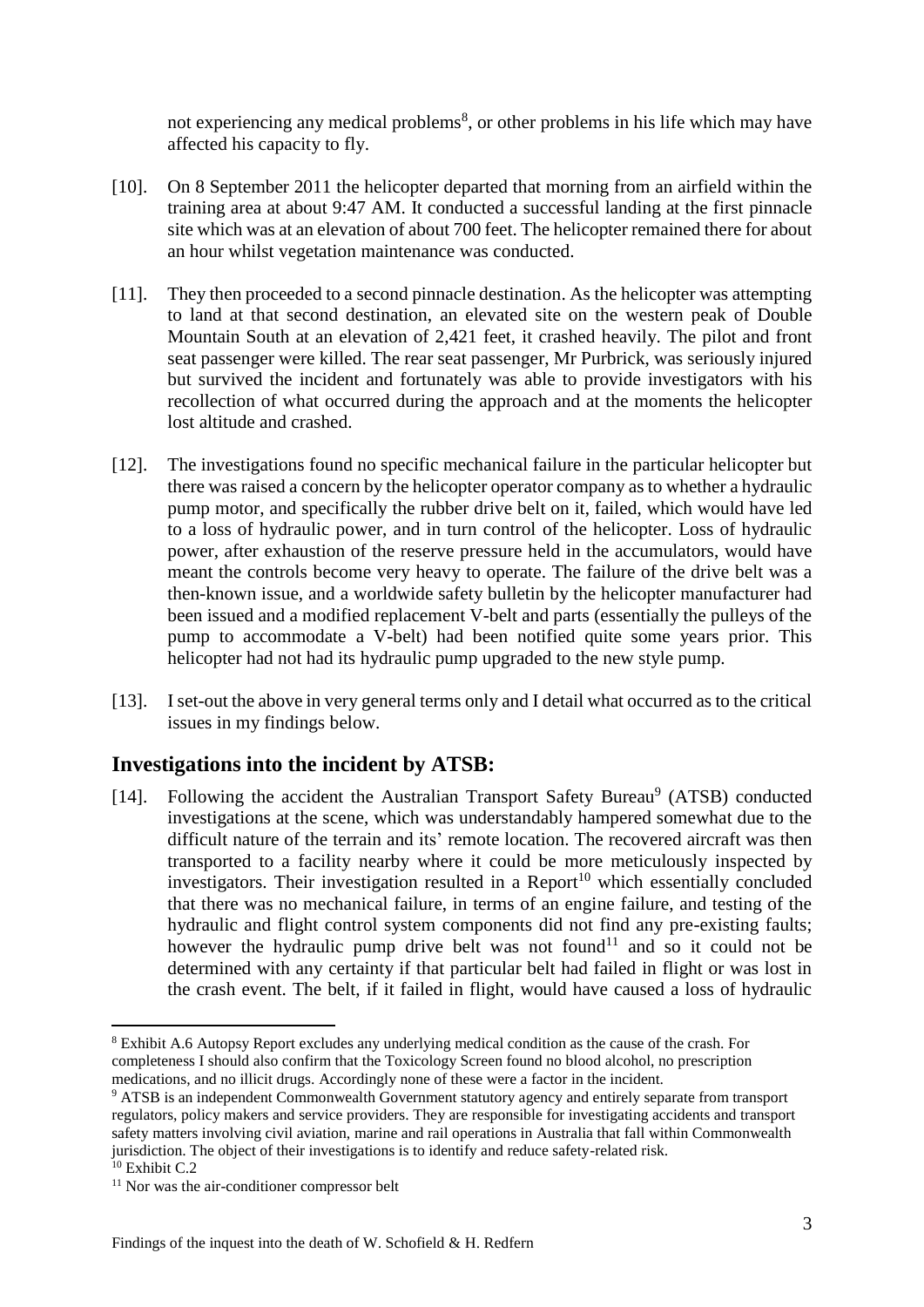pressure. Alternatively it could have failed during the impact sequence in which case it was not a causal factor in the accident occurring. Significantly the accumulators which give reserve hydraulic pressure were found to contain pressure, and on the evidence<sup>12</sup> sufficient pressure to permit pilot control. The ATSB found that environmental, operational factors, pilot tasking (asto experience), and the helicopter landing site, were all relevant factors in the causation of the accident.

- [15]. Their subsequent Report<sup>13</sup> specifically examined the question of the hydraulic pump belt (and I should point out that the hydraulic pump itself was tested for the first Report and it was found to be operating satisfactorily, so it was not the pump itself in question, but rather the rubber belt used to drive the pump). That subsequent Report found that the drive belt itself was installed at the time the accident, was authorised for use, and was within its' service life limit. As I mentioned the belt was not then found at the accident site nor during the subsequent wreckage examination. Again it was not able to be determined if the drive belt had a failure whilst the helicopter was in flight or was simply damaged or was lost during the crash sequence. What was confirmed was that the drive belt was not in situ on the hydraulic pump when the wreckage was examined.
- [16]. Accordingly, by process of elimination it is necessary to determine whether a sudden weather event, perhaps coupled with pilot inexperience, led to the accident, or whether the drive belt failed whilst in flight which has led to a loss of control by the pilot.

#### **Prevailing weather on the day**

- [17]. The prevailing weather on that particular day was fine and clear with slight winds of 15 knots recorded at a nearby airfield. The conditions were described as 'benign' by the rescue helicopter pilot who flew to the crash site just a few hours after the crash occurred. That pilot, who flew a slightly larger and heavier helicopter, had no difficulty approaching the site or hovering over it for some time. The rescue pilot, in his view, also considered that the conditions would have been similar for the smaller helicopter when it crashed.
- [18]. Mr Purbrick, the surviving passenger, gave evidence that the helicopter was buffeted by winds as they circled near the peak. He agreed that buffeting was more prevalent at the higher altitude sites.
- [19]. Whilst it is accepted that that the rescue helicopter pilot experienced rather benign conditions they did agree that the ridges and peaks at Shoalwater Bay do experience blustery winds around those features.
- [20]. It is reasonable to conclude that winds at pinnacles or around ridgelines can be buffeting winds due to the topography and its effect on prevailing winds. This is what the passenger described as being experienced just moments before the crash. Any buffeting winds would also be more pronounced with a smaller aircraft.

 $12$  Mr Spinaze was a little evasive (despite numerous times I repeated my enquiry on this issue) on what pressures of 70 psi plus meant for the difficulty of the controls, but others confirmed it would have been sufficient

<sup>&</sup>lt;sup>13</sup> Exhibit C.3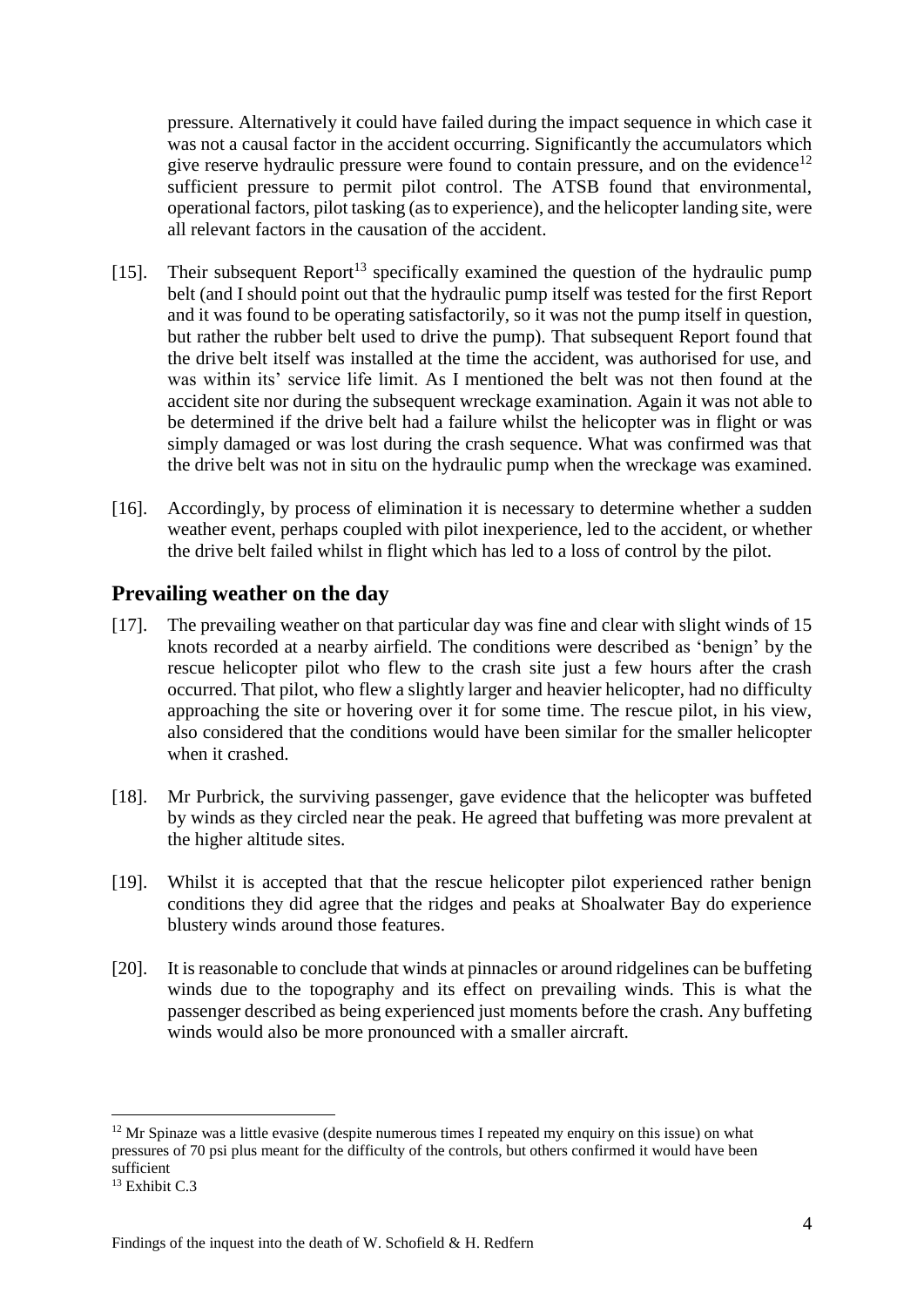#### **Possible pre-accident mechanical noise**

- [21]. There was reported by a passenger, Mr Donald Little, who travelled in the helicopter as it was relocated to Yeppoon, that this particular helicopter emitted an unusual 'grinding' sound during the last five or six rotations of the blades when it was being powered down, or shut down. This was explored as to whether it was a possible indication that the drive belt perhaps was failing or perhaps somehow was misaligned which could lead to its failure. Mr Spinaze said it is a common issue with that model helicopter, and was caused when the blades, when shutting down, began resting or touching a metal ring. Mr Little described the sound as metal on metal, and certainly not a high pitched noise such as made by a rubber belt. An ATSB investigator<sup>14</sup> said the metal ring is known as a 'droop stop' onto which the blades lower when they complete their final rotations.
- [22]. Clearly the noise heard was not indicative of an issue (or impending issue) with the hydraulic pump drive belt<sup>15</sup>. I accept that it is not related.
- [23]. Of some note from Mr Little was that he heard Mr Redfern remark that he was '*trying to get use to the controls*' of the Eurocopter as '*it was all back to front*'. He made this remark as they departed Cairns<sup>16</sup>. That is relevant as to Mr Redfern's experience or familiarity with this aircraft and its' controls being reversed.

#### **Crew rostering**

- [24]. The Chief Pilot has responsibility for arranging flight crew rosters. He was permitted to delegate that duty to other members of an operator's staff provided the tasking did not involve training or checking. The chief pilot advised that the lead pilot was delegated responsibility for administering the rostering, although this was not reflected in the Operations Manual. Reportedly tasking was displayed on a whiteboard in the operation manager's office. It was said that this was done as a 7 day 'quick reference' guide, and allowed for quick changes which occurred due to the ad hoc nature of charter work. The main operational planning calendar was computerised and available to all. Interestingly the lead pilot reported that he was unaware of the existence of the computerised operational planning calendar at the time this incident occurred.
- [25]. The particular tasking to the Shoalwater Bay Training area was slightly different as it was done on an annual basis and so was able to be planned some weeks prior to being conducted. This is an important aspect to clarify as precisely what happened or why Mr Redfern was tasked to the role. There was evidence that the office whiteboard had "*Shoalwater Bay – Steve*' written on it, a reference to Mr Spinaze. This seems logical as he was always scheduled to do this job, but he simply missed the first few days due to an unexpected request to collect a marine pilot off a ship near Cape Flattery.

<sup>14</sup> Mr Stewart Ross

<sup>&</sup>lt;sup>15</sup> It was raised for completeness in the inquest. People may be familiar with a motor vehicles' slipping fan belt which emits a squealing sound indicating it is loose or misaligned.

<sup>&</sup>lt;sup>16</sup> Of some relevance when consideration is made of the remarks of Mr Humphrey in this regard, see footnote 7. It should also be recalled that Mr Redfern had merely 3.5% of all his logged flying hours in this type of aircraft with the 'reverse' controls.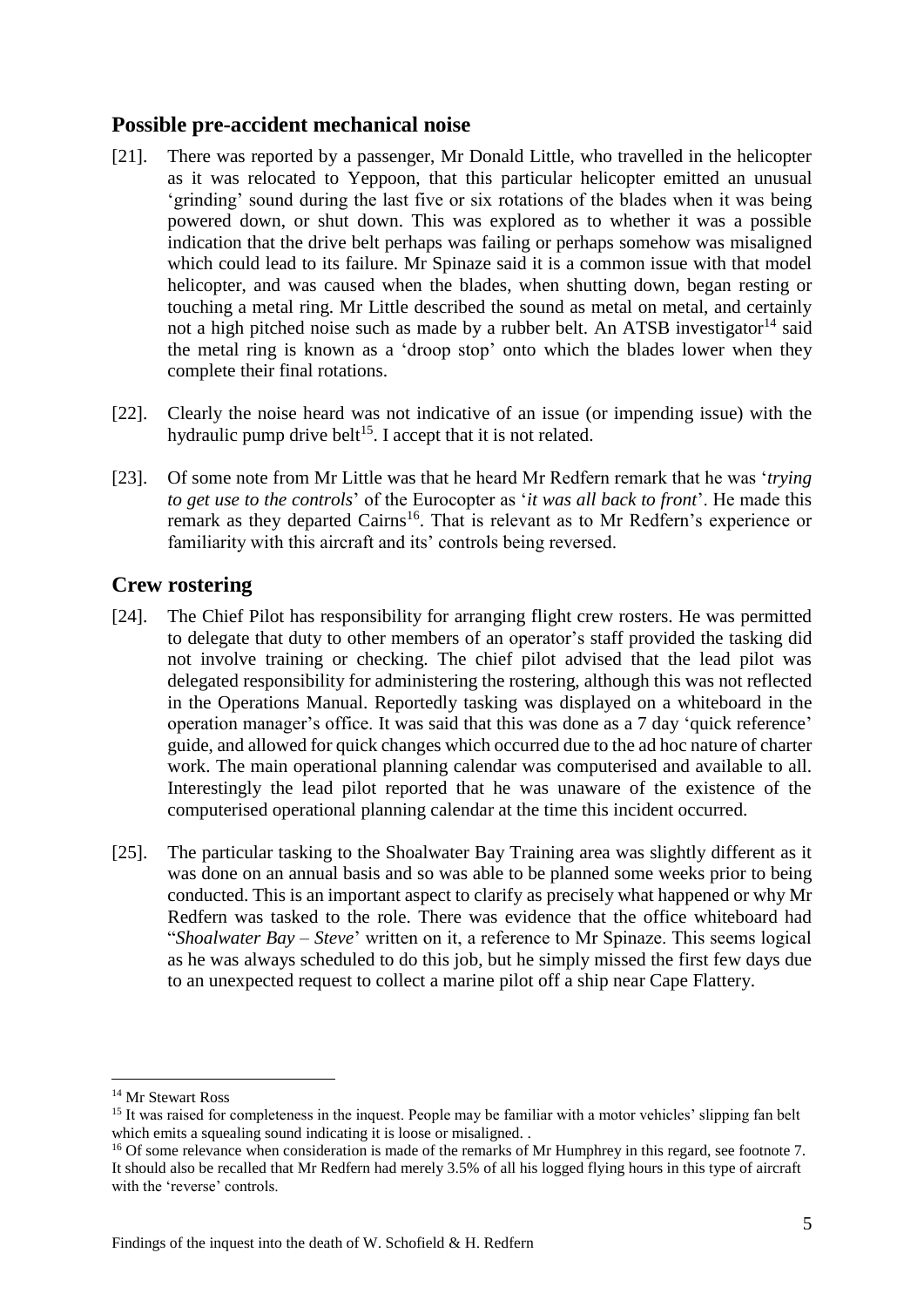[26]. How the job was tasked to Mr Redfern was described in the ATSB investigation Report  $as^{17}$ :-

> *The operations manager was unsure of the exact chronology of events, but reported approaching the lead pilot in the weeks before the accident about assigning the pilot for AS350BA flights. He indicated that the response from the lead pilot at that time had led him to believe that the pilot was approved for operations in the AS350BA. The operations manager reported that he had also checked with the pilot who, after initially rejecting then considering the request for a while, advised him that he was able to conduct the flying required for the Shoalwater Bay task.*

> *The managing director reported that the pilot had about 1,000 hours of helicopter experience, over 30 hours on type, had satisfactorily demonstrated operations into pinnacle and confined HLS's, and made all the requirements for the task. He stated that the lead pilot was briefed by himself and the operations manager prior to the pilot's departure to the Shoalwater Bay training area, and that the lead pilot had not expressed any reservations about the pilot's ability to carry out the task. The managing director recalled arranging for the pilot to fly the helicopter to Yeppoon and complete the first few days flying duties before he, the managing director, would travel to Yeppoon to fly those flights that involved external load operations.*

> *The chief pilot did not recall seeing the pilot's name against the planned Shoalwater Bay task on the whiteboard in the operation manager's office. He reported having spoken to the pilot in the hanger a few days before his departure to Yeppoon. From that discussion he believed that the pilot was to ferry the helicopter to Yeppoon in preparation for the Shoalwater Bay training area task, where he would be met by the managing director who was to fly the task.*

> *The lead pilot reported that he was unaware of the tasking of the Shoalwater Bay training area and that the managing director, the operations manager and the pilot had not consulted him about the planned flight. He thought that the managing director would be flying the Shoalwater Bay task as he had done previously. The lead pilot stated that had he been informed, he would not have considered assigning the pilot to that task because of the pilot's low time on that helicopter type and his inexperience with that type of flying. He estimated that about 100 hours on type would be an appropriate level of experience before assigning a pilot to that task.*

> *The safety manager reported speaking to the pilot on the morning of his departure from Cairns for Yeppoon. He was unaware of the intended flying task, and later reported that had he known that the pilot had been assigned to that task, he would have insisted on a risk assessment for the planned flying. That assessment would have included consideration of the necessary level of pilot experience for the task.*

> *The ATSB was unable to reconcile the contradictory accounts of the pilot's assignment to the Shoalwater Bay training area tasking*<sup>18</sup> .

<sup>&</sup>lt;sup>17</sup> And for completeness I have reproduced it in full

<sup>18</sup> Exhibit C.2 at pages 28 - 29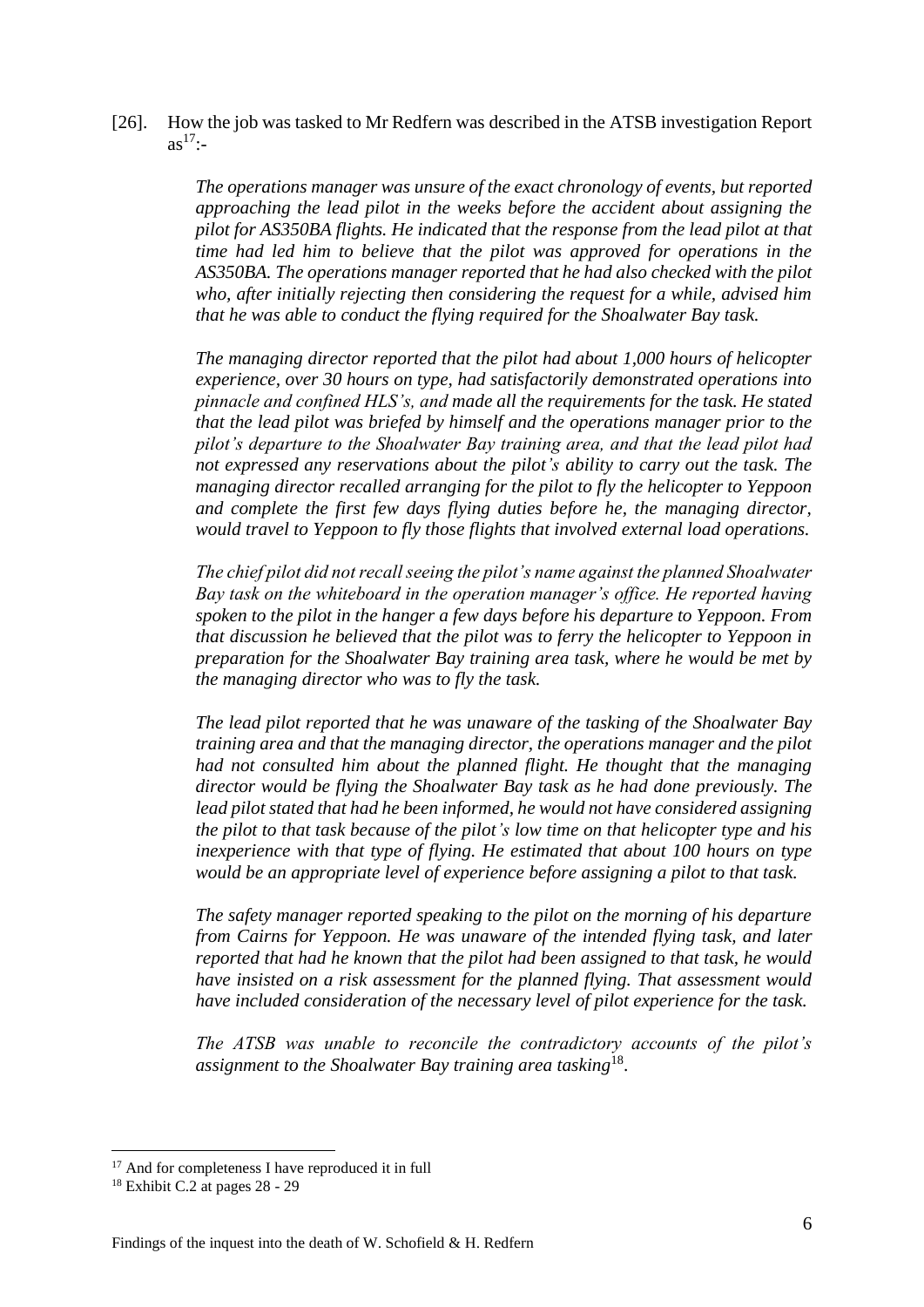- [27]. Clearly there were differences of opinion regarding Mr Redfern's capabilities for the task in this particular model helicopter. Mr Spinaze thought he was capable of doing everything except the slinging tasks. Mr Humphrey and others thought he could only handle the ferrying component, which is simply the helicopter's relocation from Cairns down to Yeppoon. Mr Spinaze claimed he specifically discussed tasking Mr Redfern for the job (the pinnacle landings) with Mr Humphrey. That was denied by Mr Humphrey in his evidence. After hearing evidence on this issue from the relevant persons associated with the operator I considered that the more credible evidence was from the Lead Pilot, Mr Humphrey. Mr Spinaze was unimpressive as a witness on this issue. The Lead Pilot stated that if they knew Mr Redfern was to be tasked to a pinnacle job he would have assessed his ability, likely requiring more demonstrated ability. If that could not occur before the job was scheduled then logically the managing director, as a pilot and who conducted the task the prior year, would simply have conducted it. That would have only resulted in a day or two's loss of time as Mr Spinaze was already headed there for certain tasks (the slinged lifts were always to be done by Mr Spinaze).
- [28]. The system of tasking was clearly ad hoc, and casual, at best with this operator. There should only be a single system, and one person, with authority to decide who does which tasks. That person must be the Chief Pilot (or if delegated due to the nature of the type of aircraft, fixed or rotary, it is only delegated to a Lead Pilot). This basis of a chain of responsibility where a single person is ultimately responsible becomes more important as the complexity, or difficulty, requiring demonstrated experience of the task increases.

#### **Hydraulic system loss of pressure alarm**

- [29]. The particular model helicopter is fitted with a hydraulic cut-off switch as well as a hydraulic test switch and hydraulic warning system. The system also includes an audible alarm, or horn, which will warn the pilot if low hydraulic pressure is detected. If a loss of hydraulic pressure is detected then these systems should show with a light illuminated on the instrument panel warning lights but also sound the audible horn/alarm. The aircraft has a minor reserve of hydraulic power, done through accumulators, to allow about thirty seconds maximum of additional hydraulic power (after the alarm first sounds) to allow the pilot to reach an airspeed of 40-60 knots where control is more easily maintained.
- [30]. The crash investigators found that the accumulators all had pressure ranging from  $70 -$ 100 psi<sup>19</sup>. Some pressure was reported as likely lost when the accumulators were removed from the crashed aircraft. The pressures detected confirms that the system was pressurised and most likely there would have been sufficient pressure to allow assisted control of the aircraft. This tends to suggest that the hydraulic system had not failed to a point where no hydraulic pressure was available to assist the pilot controls. The evidence from a very experienced<sup>20</sup> pilot, Mr Roger Humphrey, was that if there was found to be pressure in the accumulators after the crash then it was likely the pilot did have hydraulic power before the crash. It tends towards a finding that there was no failure of the drive belt otherwise the reserve pressure in these accumulators would be entirely depleted, and depleted well under the thirty seconds as suggested by Mr Spinaze.

 $19$  C.2 at page 23

<sup>20</sup> More than 8,000 flying hours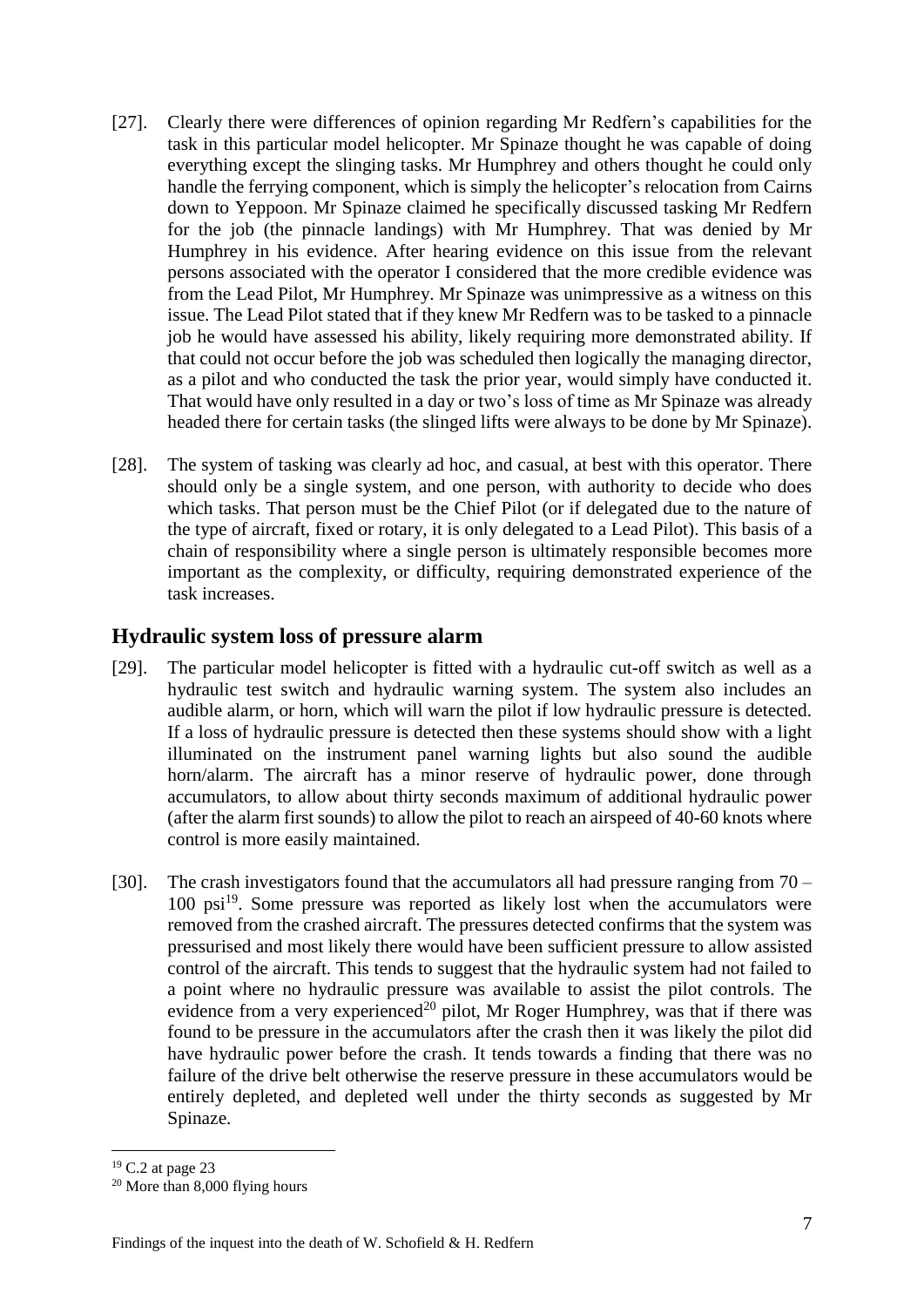- [31]. There was also evidence from the surviving passenger, who remained conscious throughout, that he never heard any alarm or warning horn sound at any time in the moments prior to the crash. He was clear on this when first interviewed shortly after the incident, but tried to 'clarify' his thoughts on this in evidence. Clearly his earlier statement and interviews contain his better recollection.
- [32]. It was found in the examination of the wreckage that the metal housing that the hydraulic pump and air conditioning compressor where braced from had been significantly impacted when the aircraft contacted the ground. This meant both units had their bracing structure broken, and so the components moved out of their usual alignment. When this occurred the rubber belts would have become de-tensioned and able to go free. I note that the air conditioner compressor belt was also not found and its' bracing, in a similar location, also broke.
- [33]. There was a suggestion by a Mr Swan that he found a broken belt at the landing site two years after the crash. The belt was rubber and described as black<sup>21</sup>. He mentioned it to Mr Purbrick in 2013 and very surprisingly to me they did not mention it to anyone, despite it being a very significant issue of contention, indeed it was the subject of a further investigation Report by the ATSB. He says he only raised this issue of finding a broken belt when he was having dinner with Mr Spinaze the night before the inquest commenced. This is somewhat remarkable in my view and the timing decidedly 'convenient'. I should point out that the ATSB investigator<sup>22</sup> provided evidence that the drive belt in question is green, and green entirely without any black. Accordingly if such a belt was found it was not from this aircraft's hydraulic system. In any event if it was found at the landing site that meant the belt after breaking had to escape from under the metal cowling which covers that area of the aircraft<sup>23</sup>. Whilst that was considered a theoretical possibility the investigator said that in his experience no such broken belt had escaped in that way. That also accords with logic when one considers the location of the belt within the mechanicals and the cowling covering it.
- [34]. Records<sup>24</sup> from the aircraft operator showed that on 8 August 2011, just three weeks prior to the incident, Mr Redfern had done an assessment in this aircraft with the Lead Pilot and had satisfactorily completed a number of tests or drills. Importantly this included 'hydraulics off' flying. This suggests he was physically strong enough to handle the controls without hydraulic assistance and was assessed as competent if he encountered such a situation.
- [35]. All of this evidence considered together tends to support, in my view, that there was no significant detrimental loss of hydraulic pressure, and accordingly that the drive belt had not failed as some suggested.

<sup>&</sup>lt;sup>21</sup> In addresses Mr Spinaze advised that Mr Swan was colour-blind, this never been mentioned at all during the inquest. Perhaps this suggestion, it was not in evidence, is yet another decidedly interesting aspect of Mr Swan's late breaking evidence.

<sup>22</sup> Mr Stewart Ross

<sup>&</sup>lt;sup>23</sup> And although not covered in any evidence despite specific evidence through the ATSB investigators of the apertures in the cowling, Mr Spinze in addresses raised that there is a 15 mm gap running the entire length of the cowling. Again this was not in evidence, nor mentioned by the Investigators who would have if it was a fact.  $24$  See exhibit B.6.A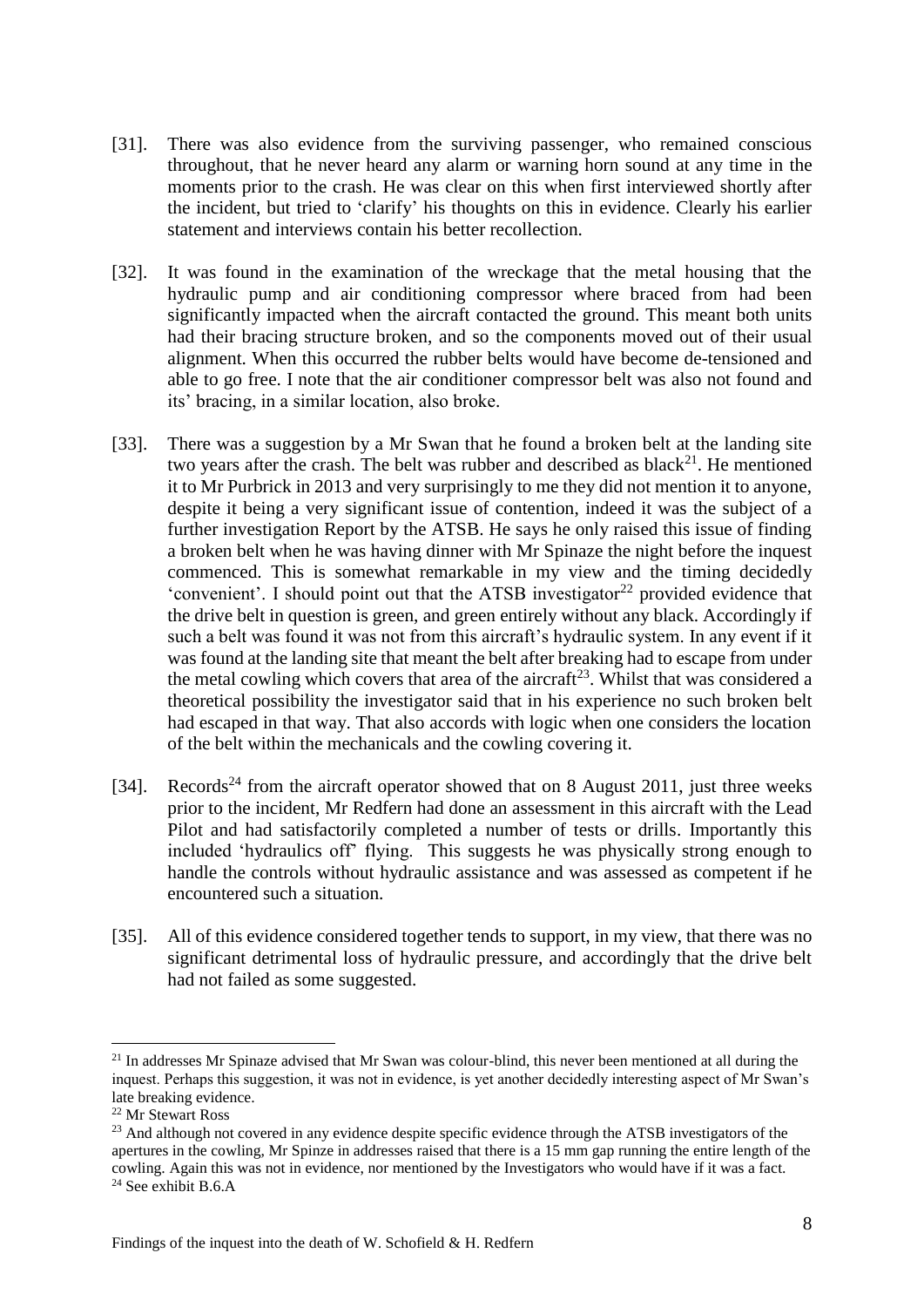# **Landing site footprint**

- [36]. A Report detailed that the particular site footprint that they were attempting to land on was approximately 15 metres x 22 metres, with the helicopter landing space being about 16 metres in diameter. The evidence was that the natural ground also hides rocks and tree stumps meaning the final moments of the landing must be done very slowly which no doubt adds to the time a pilot remains exposed to the conditions.
- [37]. In reality the narrow area left very little margin for error and it was recognised that it left a dangerous portion of the flight, during landing and take-off, with the main blades and tail rotors being very close to the vicinity of striking existing vegetation. Clearly there should be sufficient cleared ground for approach, landing, and departure, to allow a safe margin of error for a pilot accessing the site. Being a mountain top site the landing area also needs to allow for the variety of the variable prevailing wind conditions.
- [38]. Following the incident a safety audit identified a number of hazards at the particular site and I understand those have been addressed. I understand a similar audit occurred for all such landing sites within the Shoalwater Bay training area and improvements to each site occurred. The minimum standards now set must be maintained, and not watered down, into the future. They may need to be revised upwards if larger aircraft commence to access the sites.

#### **Conclusion as to causation**

- [39]. After hearing the evidence it was clear to me that as Mr Redfern had aborted his landing attempt, due to the restricted nature of the landing site, he powered up and commenced to climb to 'go around' again. He then began to turn left. This was all conducted in a controlled fashion and at that time he is commencing to leave the landing area.
- [40]. His aircraft is then caught by a sudden turbulence caused by the nature of the mountain peak topography. His lack of innate familiarity with this aircraft, with its reversed controls, has then caused him to respond with an initial incorrect control input, which coupled with the unexpected wind turbulence has led to a loss of aircraft control which he was unable to regain before the aircraft's tail struck the standing vegetation. The striking of vegetation then caused the aircraft to invert and impact the ground heavily.

# **Manufacturer Safety Bulletins and Warnings**

[41]. There is a concern to me as to how slow the industry has been to implement change. Eurocopter issued its' first safety warning in 2001. This accident occurred ten years later. Whilst I did not find that the drive belt failed in this instance it has been found to be a factor in a number of other crashes of this aircraft. Clearly regulators need to consider each manufacturer safety bulletin (however termed) to determine if it requires a more timely response. With the suggestion that ten years later operators could still be using a 'suspect' part it suggests that running down stock is not an appropriate approach. This is particularly so when the drive belt was suggested as costing just \$150, although the whole pump replacement, including loss of revenue, was said to approach  $$10,000^{25}.$ 

<sup>&</sup>lt;sup>25</sup> That figure includes loss of the aircraft hiring revenue which was about \$1,850 per day.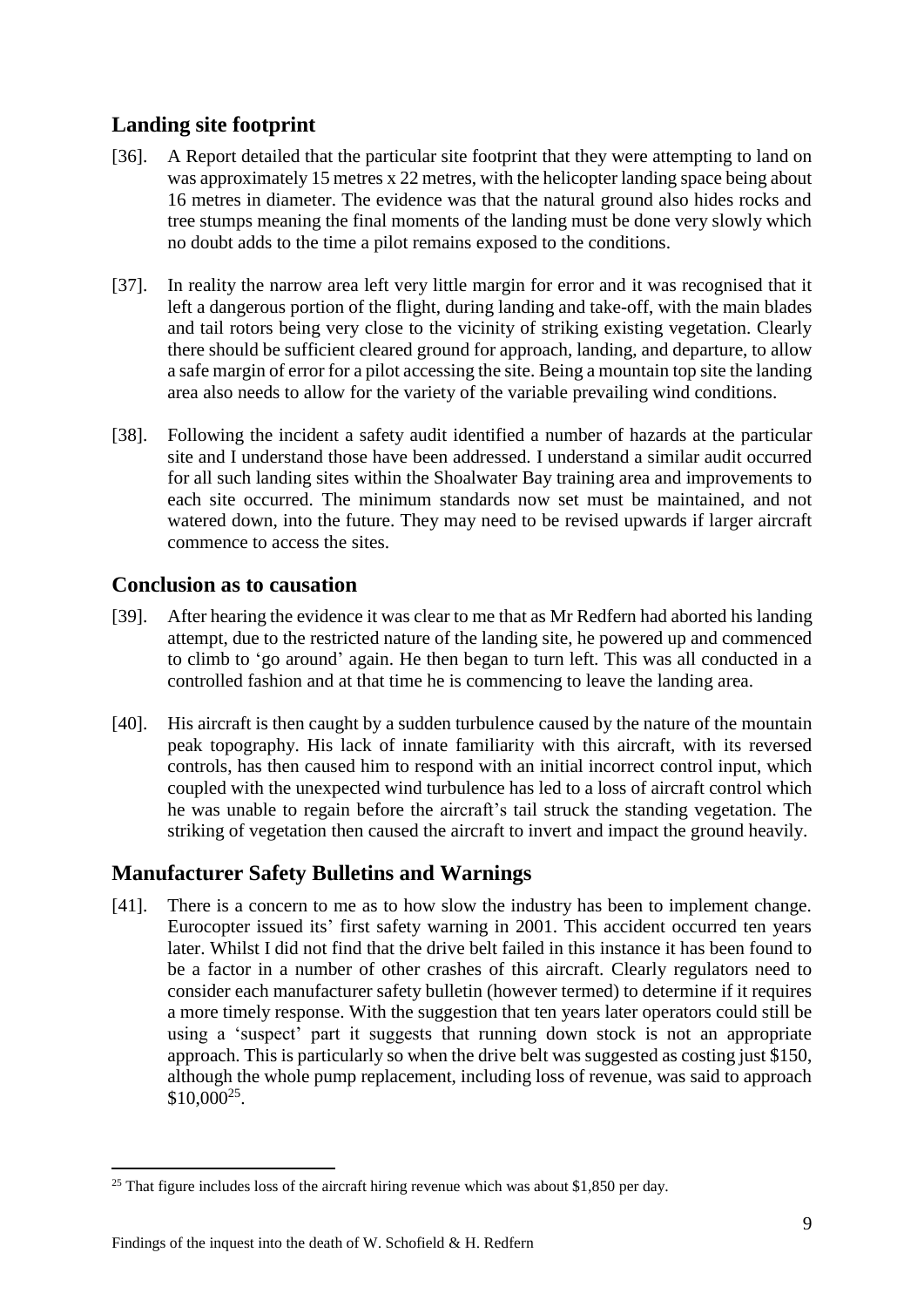#### **List of inquest issues answers**

#### **Coroners Act s. 45(2): 'Findings'**

- [42]. Dealing with the list of issues for this inquest the answers are as follows:-
- [43]. **Issue 1.** My primary task is the information required by section 45(2) of the *Coroners Act 2003*, namely:
	- a. Who the deceased persons were Wayne Patrick Schofield and Haydn Jonathan Lee Redfern,
	- b. How the persons died Mr Schofield, as the passenger, and Mr Redfern, as the pilot, died in a helicopter crash due to a sudden adverse wind gust, leading to a loss of control by the pilot whilst the helicopter was manoeuvring slowly,
	- c. When the persons died Mr Schofield and Mr Redfern both died on 8 September 2011,
	- d. Where the persons died Double Mountain South, Shoalwater Bay, Queensland, and
	- e. what caused the persons to die Mr Schofield Multiple injuries, due to a helicopter crash (passenger)<sup>26</sup>, and Mr Redfern – multiple injuries, due to a helicopter crash (pilot) $27$
- [44]. **Issue 2**. Whether the collision with terrain of *Eurocopter* helicopter VH-RDU on 8 September 2011 was caused by, or contributed to by:
	- (a) the failure of the aircraft's hydraulic pump drive belt; or
	- (b) any other mechanical or technical fault in that aircraft?

The collision was due to a sudden adverse wind gust, and a lack of sufficient familiarity with this aircraft, leading to a loss of control by the pilot whilst the helicopter was manoeuvring slowly. There was no hydraulic pump drive belt failure and no identified mechanical or technical fault with the aircraft at that moment.

#### [45]. **Issue 3.**

1

(a) Whether the said collision was caused by, or contributed to by, pilot error? (b) Whether the said collision was caused by, or contributed to by, adverse weather event?

(c) Whether the experience of the pilot was adequate to the flight tasked to him?

The cause of the collision was due to pilot inexperience at pinnacle sites, together with unfamiliarity<sup>28</sup> with the particular aircraft in a situation where a sudden adverse weather condition, being an unexpected wind gust, caused a loss of control.

<sup>26</sup> Exhibit A.3 Autopsy Certificate

<sup>&</sup>lt;sup>27</sup> Exhibit A.4 Autopsy Certificate

<sup>&</sup>lt;sup>28</sup> The nature of the 'reversed controls' and unfamiliarity in that just  $3.5\%$  of his logged hours ( $32/957$  hours) were in this type of aircraft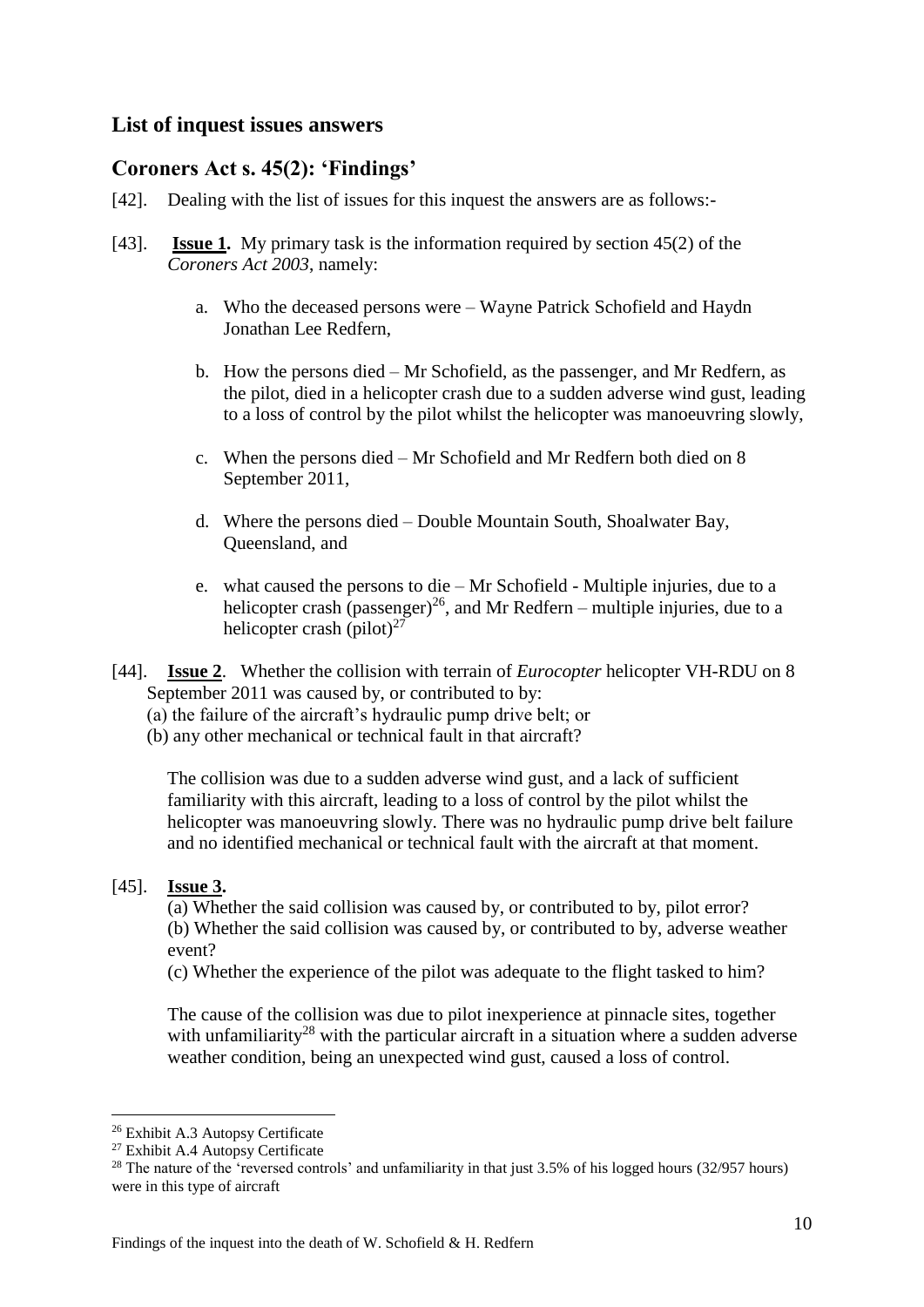[46]. **Issue 4.** Whether any feature of the helicopter landing site (HLS) at Double Mountain South was a contributing factor to the said collision?

There was a contribution to the accident due to the narrow window of approach permitted to the pilot due to the very limited clearing of the landing site and absence of a dedicated landing platform. This caused the pilot to have to approach with much greater caution which increased his time exposed to an adverse weather event, when approaching (or departing) due to concern over aircraft strike on established vegetation. This situation has since been addressed by better clearing of the sites, and dedicated, elevated, steel mesh landing platforms.

- [47]. **Issue 5.** What preventative measures (if any) relating to:-
	- (iii) remote mountaintop landing sites;
	- (iv) as to assessed or demonstrated pilot experience,

can be implemented in order to:

- (c) prevent such fatal events in the future; or
- (d) reduce the risk of re-occurrence of any event or state of affairs which may have contributed to these deaths?

These are addressed in my Coroners Comments (Recommendations) but I note that a safety audit of the sites have been conducted and improvements at these sites have been completed.

#### **Coroners Act s. 46: 'Coroners Comments' (Recommendations)**

- [48]. Accordingly I remake the following recommendations:
	- a. Pilots who conduct pinnacle or high altitude landing site operations need to ensure they have sufficient documented experience and have completed appropriate current assessment for such competency before being tasked to conduct such flying duties. This is because pinnacle site competency was suggested, and identified as, a degradable skill. There needs to be a greater awareness of this amongst pilots, and company operators (particularly the responsible tasking person, the chief pilot), to ensure that pilots appreciate the specialised nature of such flying.
	- b. Regulators need to consider whether any manufacturer issued Safety Recommendation, or CASA issued Airworthiness Bulletins should, in appropriate circumstances, require timely replacement of parts or components when improved parts or components are recommended. The depleting or running down of existing non-conforming, or not recommended parts, is not a best practice. There should also be consideration of whether any Safety Recommendation should be the subject of a minimum compliance period, e.g. 'within 90 days there must be compliance'. This will of course depend upon the issue that is the subject of the Safety Recommendation and the availability of a 'fix',